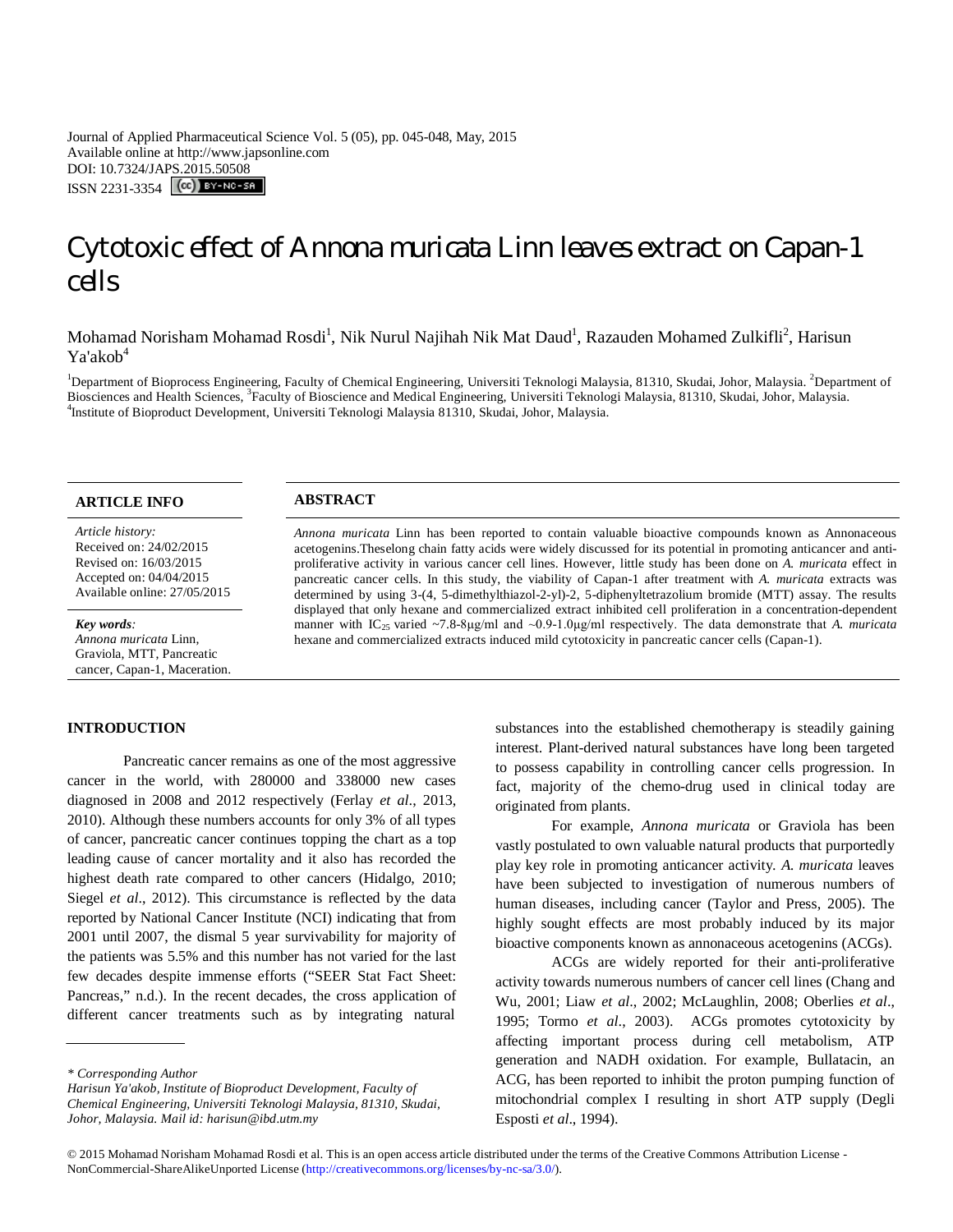Besides inhibiting the complex I in the electron transport chain, ACGs also block the NADH oxidases on plasma membranes of cancer cells from functioning. The interruption in ATP production and NADH oxidation may contribute to the accumulation of superoxide and reactive oxygen species (ROS) that may encourage disastrous diseases.

In this study, cytotoxicity assay was carried out to provide preliminary evidence on the activity of *A. muricata* leaves extract fractions on pancreatic cancer cell line (Capan-1).

# **MATERIALS AND METHODS**

# **Plant material**

*A. muricata* Linn leaves were collected and deposited in the Herbarium, Biodiversity Unit, Institute of Bioscience, UPM, Serdang, Selangor, Malaysia. Then, the leaves were washed with distilled water and desiccated in the oven until the moisture content decreased to below 10%. The dried leaves were ground.

# **Preparation of the extract**

#### *Maceration process*

Ground leaves were macerated in methanol at room temperature for 24 h. The supernatant was filtered using Büchner funnel. Then, the filtrated extract was evaporated using rotary evaporator. The dried extract was dissolved in 10% methanol and sonicated for a few minutes.

The dissolved extract was mixed with hexane followed by chloroform in liquid-liquid portioning method. Therefore, three types of extract namely 10% methanol, hexane and chloroform were tested on cell line.

### *Commercialized extract*

Graviola supplement capsules were purchased from Raintree (Carson City, NV). The capsules consisted of 100% pure Graviola leaf. The capsule contents were suspended in DMSO (100 mg/mL). After incubating for 5 min, the suspension was centrifuged and the supernatant was filtered to remove any remaining particles.

### **Total phenolic determination**

The total phenolic content of each sample was determined by Total Phenolic Content (TPC) assay using Folin-Ciocalteu method based on method described by Lim *et al*. (2006) with some modification. 1 mL of the extracted leaves or a standard solution of gallic acid (0.02, 0.04, 0.06, 0.08, 0.10 mg/mL) were mixed with 1 mL of Folin-Ciocalteu reagent (which was diluted with distilled water) and 1 mL of 1 N sodium carbonate in test tubes. The tubes were then vortexed and incubated in the dark for 60 minutes at room temperature. Thereafter, the absorbance was measured at 725 nm against a blank by using a UV/Vis Spectrophotometer Lambda 35.

Gallic acid standard solution was prepared by dissolving it in ethanol. Standard solution of gallic acid was freshly prepared and all the samples and readings were done in triplicate.

#### **Total flavonoid content determination**

The total flavonoid content was measured with an aluminium chloride colorimetric assay according to methodology described by Atanassova *et al*. (2011). 1 mL of extract or a standard solution of catechin (0.05, 0.10, 0.25, 0.50 mg/mL) was added to a 10 mL volumetric flask and 0.3 mL 5% sodium nitrate  $(NaNO<sub>2</sub>)$  was added to it. After 5 minutes, 0.3 mL 10% aluminium chloride  $(AlCl<sub>3</sub>)$  was added.

At the sixth minute, 2 mL of 1 M NaOH was added and the total volume was sum up as 3.6 mL. The solution was mixed well and the absorbance was measured against a blank at 510 nm with a UV/Vis Spectrophotometer Lambda 35. Catechin standard solution was freshly prepared by dissolving it in distilled water. All the samples and standard were done in triplicate.

#### **DPPH photometric assay**

Sample stock solutions (1.0 mg/mL) were diluted to final concentrations of 500, 250, 125, 50, 25, 10 and 5μg/mL, in DMSO. An amount of 100 μL of a 0.04% DPPH DMSO solution was added to 100 μL of sample solutions of different concentrations in 96-well plate, and allowed to react at room temperature for 30 min. After that, the absorbance values were measured at 515 nm and converted into the percentage antioxidant activity using the following formula:

 $%$  of inhibition =

Absorbance  $_{control} - (Absorbane_{sample} - Absorbane_{blank}) \times 100$ Absorbance control

DMSO (0.1 mL) plus plant extract solution (0.1mL) was used as a blank. DPPH solution (0.1 mL; 0.04%) plus DMSO (0.1 mL) was used as a negative control. The positive controls were ascorbic acid. $EC_{50}$ values were calculated by linear regression of plots where the abscissa represented the concentration of tested plant extracts and the ordinate the average percent of antioxidant activity from three separate tests.

# **Cell culture**

Pancreatic cancer cell line (Capan-1) was purchased from the American Type Culture Collection (ATCC). In this study, passage 3 cells were used. Cells were cultured in Iscove's Modified Dulbecco's medium (IMDM) supplemented with 20% FBS and antibiotics (100 μg/mL penicillin and 100 μg/mL streptomycin). The cells were maintained at 37 °C and 5% CO2 in a humidified atmosphere.

# **Cytotoxicity assay**

To determine the cytotoxicity of *A. muricata* extract on Capan-1 cells,  $3 \times 10^4$  cells were seeded per well on a 96-well plate in IMDM supplemented with 20% FBS and antibiotics. After cells reach about 80-90% confluence, different ten-fold concentrations  $(0, 0.1, 1, 10, 100 \mu g/mL)$  of the extracts were added into triplicate wells. After 48 h, solution containing thiazolyl blue tetrazolium bromide (MTT) reagent (Sigma Aldrich, St. Louis, MO) was added into each wells. After 3 h incubation at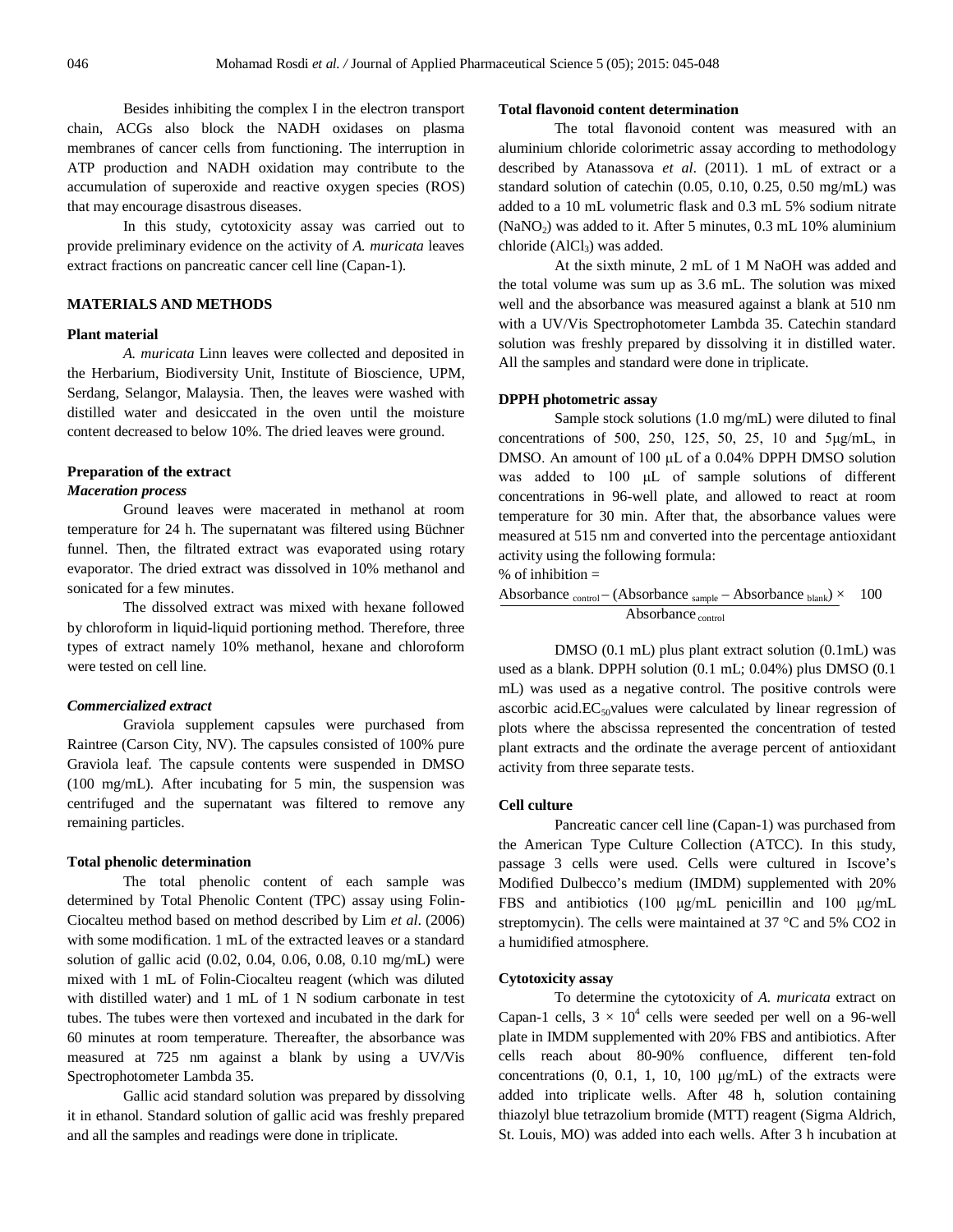37 °C in 5% CO2 in humidified atmosphere, the media was replaced with 100 μL of isopropanol and DMSO solution (1:1) and the corresponding cytotoxicity values were calculated ( $\lambda = 540$ nm). The experiment was repeated at least three times.

# **Statistical analysis**

All values were represented as mean  $\pm$  SEM of three different experiments. The Graphpad Prism 6 software was used to determine the statistical significance within the treatment replicates in each experiment. The test of significance was applied wherever necessary and values obtained as  $p<0.05$  were considered as statistically significant.

# **RESULTS**

# **Phenolic composition of** *A. muricata*

The results indicated that polyphenols content in the extracts is less varied between extracts. The concentration of polyphenols is slightly higher in 10% methanolic extract. While, the level of flavonoids in extracts varied with hexane showed significantly higher concentration of flavonoids.

| <b>Table 1:</b> Phenolic composition of A. <i>muricata</i> extract |  |
|--------------------------------------------------------------------|--|
|--------------------------------------------------------------------|--|

| <b>Extract</b>         | Polyphenols        | (mg   | <b>Flavonoids</b>   | (mg   |
|------------------------|--------------------|-------|---------------------|-------|
|                        | (GAE)/g            | dried | (CE)/g              | dried |
|                        | material)          |       | material)           |       |
| Hexane                 | $35.76 \pm 0.000*$ |       | $966.39 \pm 0.001*$ |       |
| Chloroform             | $54.53 \pm 0.001*$ |       | $681.09 \pm 0.001*$ |       |
| 10% Methanol           | $67.54 + 0.000*$   |       | $64.86 \pm 0.001*$  |       |
| Commercialized extract | $8.342 \pm 0.001*$ |       | $17.5 \pm 0.001*$   |       |

Values are represented as mean  $\pm$  SEM, n =3.\*P <0.0001 compared among types of extracts. Statistical analysis was done using one-way ANOVA.

#### **DPPH scavenging activity**

The DPPH radical scavenging activity was recorded in termsof % Inhibition as shown in Figure 1. It was observed from Figure 1 that 10% methanolic and commercialized extract have minimum DPPH scavenging activity (lesser than 50%) and hexane extract has maximum DPPH scavenging activity (78.652  $\pm$ 2.062%). Chloroform extract also showed significantly higher activity (68.529  $\pm$  2.709%). The results obtained were statistically significant with p<0.05.

#### *Graviola extract induces cytotoxicity of Capan-1 cells*

Pancreatic cancer cell line (Capan-1) was incubated for 48 h with different concentrations of *A. muricata* fractions namely 10% methanol, hexane commercialized extract and chloroform. The results from the MTT cytotoxicity assay demonstrated a progressive increase in cytotoxicity effect with the increase in the concentrations of the hexane and commercialized extract (Figure 2).

No cytotoxicity activity was recorded for 10% methanol and chloroform extract (data not shown). After 48 h of treatment, the resulting  $IC_{25}$  of hexane and commercialized extract on Capan-1 cells was 7.8-8and 0.9-1.0 μg/ml, respectively.



**Fig. 1**: Percentage of inhibition of extracts in DPPH assay. Values are represented as mean  $\pm$  SEM, (n=3).



**Fig. 2:** Cytotoxicity effects of extracts on Capan-1 cells after 48 h treatment. Values are represented as mean  $\pm$  SEM, (n = 3). All values are statistically no difference.

#### **DISCUSSION**

*A. muricata* have the ability to treat wide-ranges of human diseases including cancer (Taylor and Press, 2005). There are numerous studies providing evidences to support this claim. Extracts from various parts of *A. muricata* were reported to display selective cytotoxic effects against various cancer cell lines such as pancreatic cancer, cervical cancer, lung cancer, and breast cancer (George and Kumar, 2012; Gomes de Melo *et al*., 2010; Paul *et al*., 2013; Torres *et al*., 2012). These cell proliferation assay results indicate the probability of *A. muricata* to own valuable type of phytochemicals that have significantly contribution to the antiproliferative effect of *A. muricata.*

Following the vast number of *A. muricata* preliminary anticancer research, it was discovered that the major bioactive components known as annonaceous acetogenins (ACGs) are the major contributor to anticancer effect. ACGs are derivatives of long chain (C35 to C37) fatty acids derived from the polyketide pathway. These fatty acids are found connected to a variable number of tetrahydrofuran (THF) or tetrahydropyran (THP) rings and a terminal lactone moiety (Russo *et al*., 2010). ACGs are fascinating compounds due to their well-recognized cytotoxicity against various types of cancer cell lines. This type of compound has gathered wide attention since it was first isolated. Since then, ACGs have become a potential candidate for anticancer drug.

However, only few studies were done to study the effect of this plant on pancreatic cancer line. Torres *et al* reported that the commercialized *A. muricata* leaves extract demonstrated